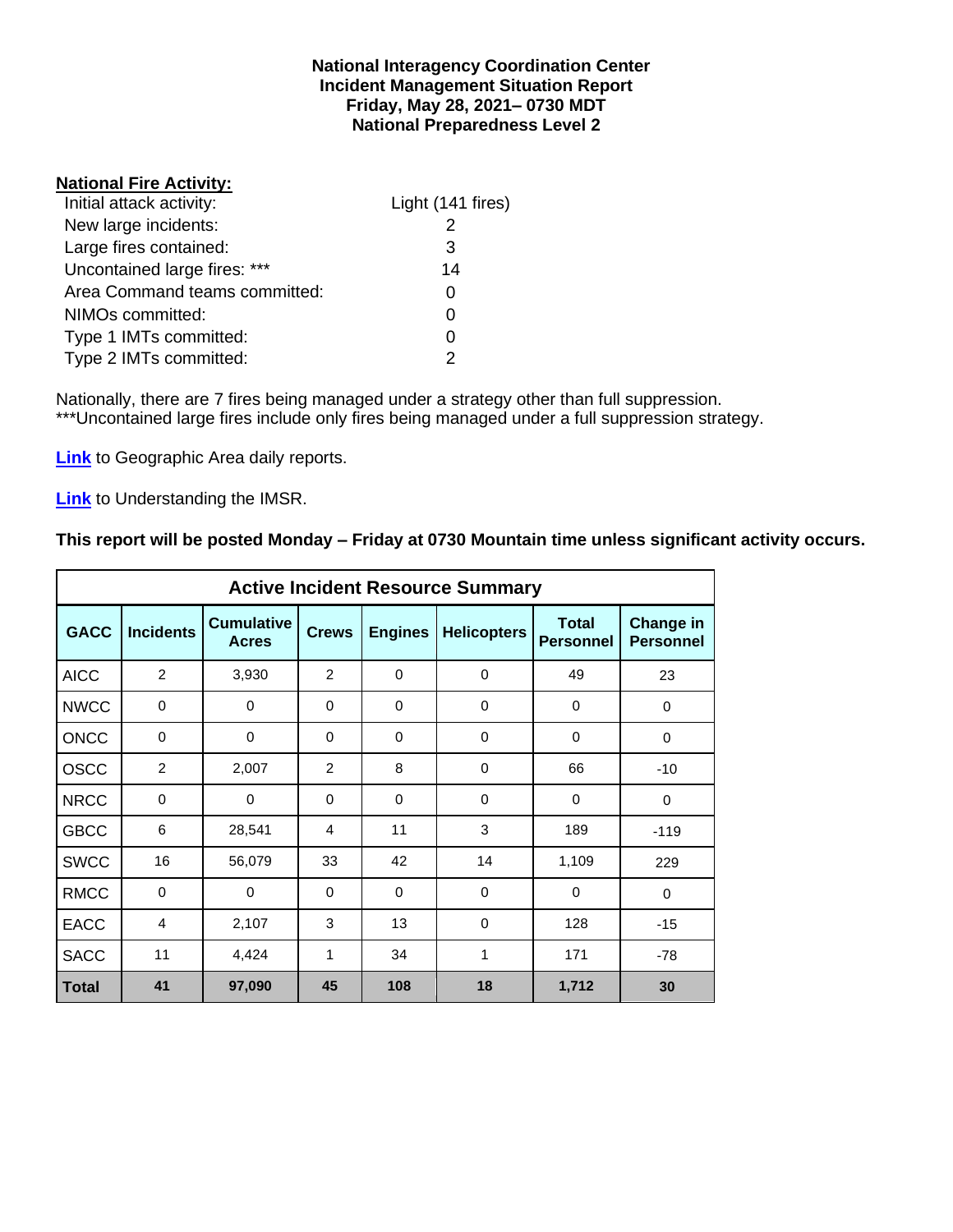| Southwest Area (PL 3)    |    |
|--------------------------|----|
| New fires:               | 11 |
| New large incidents:     |    |
| Uncontained large fires: |    |
| Type 2 IMTs committed:   |    |

**Sycamore Canyon**, Papago Agency, BIA. IMT2 (SW Team 4). Fifteen miles southeast of Sells, AZ. Grass and brush. Moderate fire behavior with uphill runs, flanking and backing. Structures threatened.

**Warren**, Coronado NF, USFS. Nine miles south of Portal, AZ. Grass and brush. Moderate fire behavior with backing and flanking. Community of Portal, AZ threatened.

**Eicks**, Soccorro District, New Mexico DOF. Nine miles northeast of Cloverdale, NM. Grass and brush. Minimal fire behavior with smoldering.

**Boggy Creek**, Apache-Sitgreaves NF, USFS. Fifteen miles southwest of Alpine, AZ. Timber and grass. Minimal fire behavior with smoldering. Reduction in acreage due to more accurate mapping.

**McDonald Tank**, Fort Apache Agency, BIA. Twenty-five miles southeast of Whiteriver, AZ. Timber, brush and grass. Active fire behavior with uphill runs, isolated torching, and backing.

**Dog**, Guadalupe Mountains NP, NPS. Thirty-four miles southwest of Whites City, NM. Timber and grass. Minimal fire behavior with backing, flanking and smoldering. Structures threatened. Area and trail closures in effect.

**Johnson**, Gila NF, USFS. Thirty-four miles northeast of Silver City, NM. Timber and grass. Active fire behavior with flaking, backing and running. Structures threatened. Last narrative report unless significant activity occurs.

| Incident Name      | Unit                                                                                                     | <b>Size</b> |       | $\frac{9}{6}$ | Ctn/ | Est        | Personnel |       |     | <b>Resources</b> |          | <b>Strc</b> | \$\$       | Origin     |
|--------------------|----------------------------------------------------------------------------------------------------------|-------------|-------|---------------|------|------------|-----------|-------|-----|------------------|----------|-------------|------------|------------|
|                    |                                                                                                          | Acres       | Chge  |               | Comp |            | Total     | Chge  | Crw | Eng              | Heli     | Lost        | <b>CTD</b> | Own        |
| Sycamore<br>Canyon | AZ-PPA                                                                                                   | 1,816       | 494   | $\Omega$      | Ctn  | 6/3        | 220       | 0     | 6   | 6                | 4        | 0           | 1.5M       | <b>BIA</b> |
| Warren             | AZ-CNF                                                                                                   | 1,400       | 900   | 10            | Ctn  | 6/8        | 148       | 28    | 5   | 1                | 2        | 0           | 1M         | <b>FS</b>  |
| <b>Eicks</b>       | NM-N3S                                                                                                   | 857         | 0     | 60            | Ctn  | 5/30       | 45        | $-4$  |     | 2                |          | 0           | 650K       | <b>ST</b>  |
| <b>Boggy Creek</b> | AZ-ASF                                                                                                   | 2,945       | $-55$ | 60            | Ctn  | 5/28       | 51        | $-4$  | 2   | 3                | $\Omega$ | 0           | 205K       | FS.        |
| McDonald Tank      | AZ-FTA                                                                                                   | 1,738       | 177   | $\Omega$      | Ctn  | 7/4        | 171       | 49    | 5   | 5                | 4        | 0           | 657K       | <b>BIA</b> |
| Dog                | <b>TX-GUP</b>                                                                                            | 1,776       | 22    | 12            | Ctn  | 7/1        | 86        | 4     | 4   | 4                |          | 0           | 445K       | <b>NPS</b> |
|                    | Large Fires Being Managed with a Strategy Other Than Full Suppression Without a Type 1 or 2 IMT Assigned |             |       |               |      |            |           |       |     |                  |          |             |            |            |
| Drummond           | NM-GNF                                                                                                   | 130         | 15    | $\Omega$      | Comp | 8/10       | 63        | 8     | 2   | $\overline{2}$   | $\Omega$ | 0           | 100K       | <b>FS</b>  |
| Johnson            | NM-GNF                                                                                                   | 18,184      | 4,713 | $\Omega$      | Comp | 7/15       | 59        | 1     |     | 0                |          | 0           | 481K       | <b>FS</b>  |
| Doagy              | NM-GNF                                                                                                   | 12,785      | 0     | 86            | Comp | 7/6        | 17        | $-17$ | 0   | 3                | 0        | 0           | 1.1M       | <b>FS</b>  |
| Cuervito           | NM-SNF                                                                                                   | 1,621       | ---   | 95            | Comp | <b>UNK</b> | 59        | ---   | 2   | 4                | 0        | 0           | 980K       | <b>FS</b>  |

SNF – Santa Fe NF, USFS

#### **Great Basin Area (PL 1)**

| New fires:               | 11 |
|--------------------------|----|
| New large incidents:     |    |
| Uncontained large fires: |    |

**Cherrywood**, Nevada National Security Site, DOE. Twenty miles northeast of Beatty, NV. Grass, brush and timber. Minimal fire behavior with smoldering. Structures and communication infrastructure threatened.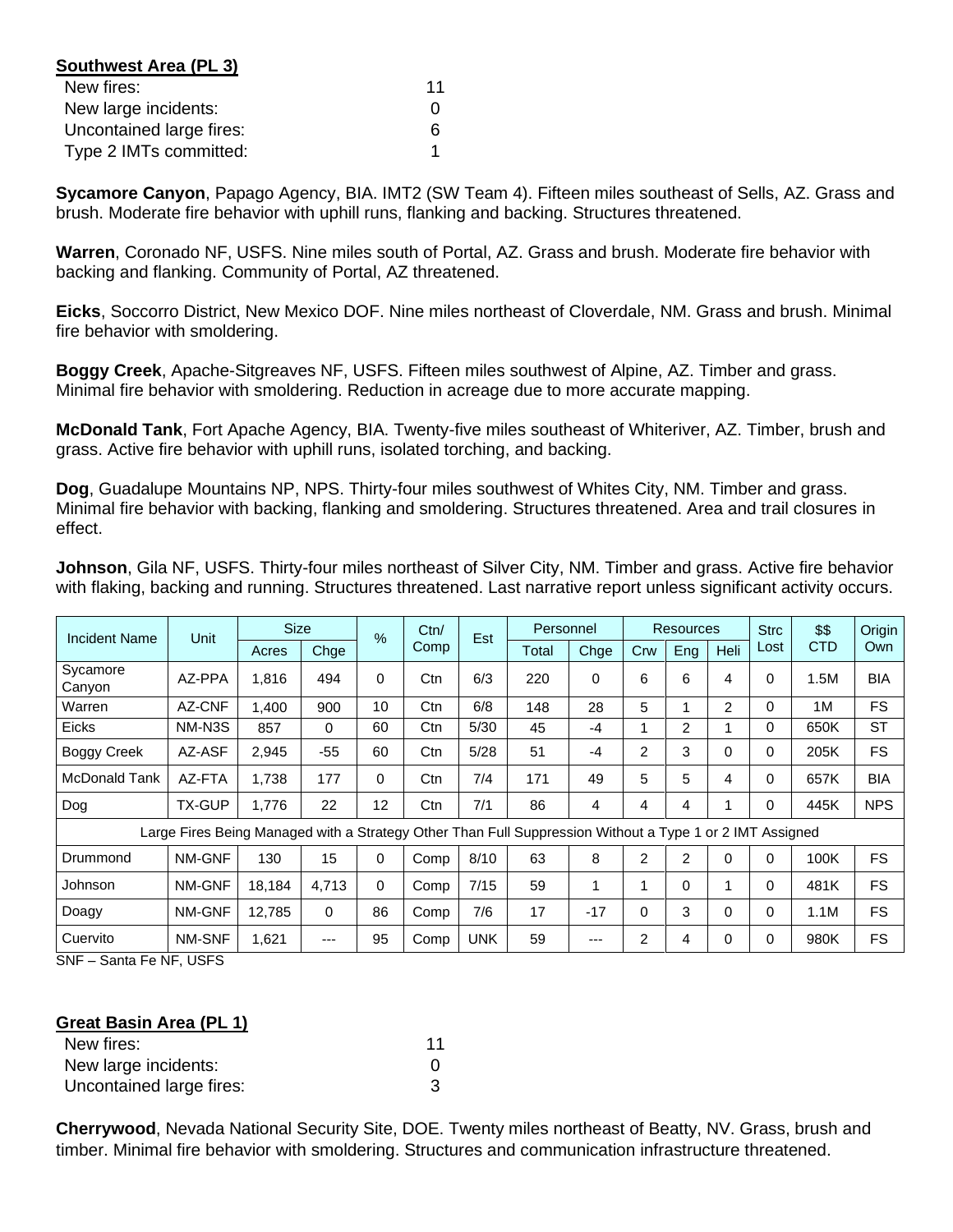**Wilson Creek**, Ely District Office, BLM. Fifteen miles northeast of Pioche, NV. Timber and brush. Moderate fire behavior with group torching and single tree torching. Structures and communication infrastructure threatened.

**Four Mile**, Payette NF, USFS. Twelve miles southwest of Yellow Pine, ID. Timber and brush. Minimal fire behavior. Precipitation occurred over the fire area yesterday.

| <b>Incident Name</b> | Unit          |        | <b>Size</b> | $\%$ | Ctn/ | Est  |       | Personnel |     | <b>Resources</b> |      |      | \$\$       | Origin     |
|----------------------|---------------|--------|-------------|------|------|------|-------|-----------|-----|------------------|------|------|------------|------------|
|                      |               | Acres  | Chge        |      | Comp |      | Total | Chge      | Crw | Eng              | Heli | Lost | <b>CTD</b> | Own        |
| Cherrywood           | NV-NTE        | 26.431 | 0           | 75   | Ctn  | UNK  | 2     | $-104$    |     |                  |      |      | 2.5M       | <b>DOE</b> |
| <b>Wilson Creek</b>  | NV-ELD        | 433    | 32          | 50   | Ctn  | 5/30 | 91    | $-34$     | ◠   |                  |      |      | 400K       | <b>BLM</b> |
| <b>Four Mile</b>     | <b>ID-PAF</b> | 912    | 109         | 94   | Ctn  | 6/6  | 5     |           |     |                  |      |      | 18K        | FS         |

# **Eastern Area (PL 3)**

| New fires:               |   |
|--------------------------|---|
| New large incidents:     | 0 |
| Uncontained large fires: |   |

**Colfax**, Michigan Department of Natural Resources. Seven miles northwest of Manton, MI. Timber and hardwood litter. Minimal fire behavior with creeping and smoldering. Reduction in acreage due to more accurate mapping.

| <b>Incident Name</b> | Unit   | <b>Size</b><br>$\%$ |       | Ctn/ | Est  |      | Personnel |      | <b>Resources</b> |     |      | \$\$ | Origin     |           |
|----------------------|--------|---------------------|-------|------|------|------|-----------|------|------------------|-----|------|------|------------|-----------|
|                      |        | Acres               | Chge  |      | Comp |      | Total     | Chge | Crw              | Eng | Heli | Lost | <b>CTD</b> | Own       |
| Colfax               | MI-MIS | 378                 | $-47$ | 78   | Ctn  | 5/28 | 33        |      |                  | 10  |      |      | 75K        | <b>ST</b> |
| <b>East Mountain</b> | MA-MAS | 947                 |       | 100  | Ctn  | $--$ |           |      |                  |     |      |      | 50K        | ST        |

MAS – Massachusetts Bureau of Forest Fire Control

# **Southern Area (PL 1)**

| New fires:               | 67 |
|--------------------------|----|
| New large incidents:     |    |
| Uncontained large fires: |    |
| Type 2 IMTs committed:   |    |

IMT 2 (NC Red Team) has been assigned to support initial attack efforts in North Carolina.

**Fort Mudge #2**, Georgia Forestry Commission. Nine miles southwest of Hoboken, GA. Southern rough. Moderate fire behavior. Residences threatened.

| <b>Incident Name</b>                                                                                     | Unit          |       | <b>Size</b> | $\frac{9}{6}$ | Ctn/ | Est   | Personnel |       | <b>Resources</b> |     |      | <b>Strc</b> | \$\$       | Origin    |
|----------------------------------------------------------------------------------------------------------|---------------|-------|-------------|---------------|------|-------|-----------|-------|------------------|-----|------|-------------|------------|-----------|
|                                                                                                          |               | Acres | Chge        |               | Comp |       | Total     | Chge  | Crw              | Eng | Heli | Lost        | <b>CTD</b> | Own       |
| Fort Mudge #2                                                                                            | GA-GAS        | 318   | 10          | 40            | Ctn  | 5/28  | 24        | 17    |                  |     |      |             | 19K        | <b>ST</b> |
| Large Fires Being Managed with a Strategy Other Than Full Suppression Without a Type 1 or 2 IMT Assigned |               |       |             |               |      |       |           |       |                  |     |      |             |            |           |
| Avenir                                                                                                   | <b>FL-FLS</b> | 585   | 0           | 90            | Comp | 5/30  | 5         | $-10$ |                  | 2   | 0    | 0           | 25K        | <b>ST</b> |
| Queens 2                                                                                                 | <b>FL-FLS</b> | 160   | 0           | 65            | Comp | 5/29  | 0         | $-15$ |                  | 0   | 0    | 61          | 40K        | <b>ST</b> |
| 14 <sup>th</sup> Avenue                                                                                  | <b>FL-FLS</b> | 900   | 0           | 95            | Comp | 5/28  | 13        | 0     |                  | 2   | 0    | ⌒           | 126K       | <b>ST</b> |
| Pool Rd                                                                                                  | <b>FL-FLS</b> | 400   | 0           | 100           | Comp | $---$ | 2         | -1    |                  | 0   | 0    |             | 5K         | <b>ST</b> |

FLS – Florida Forest Service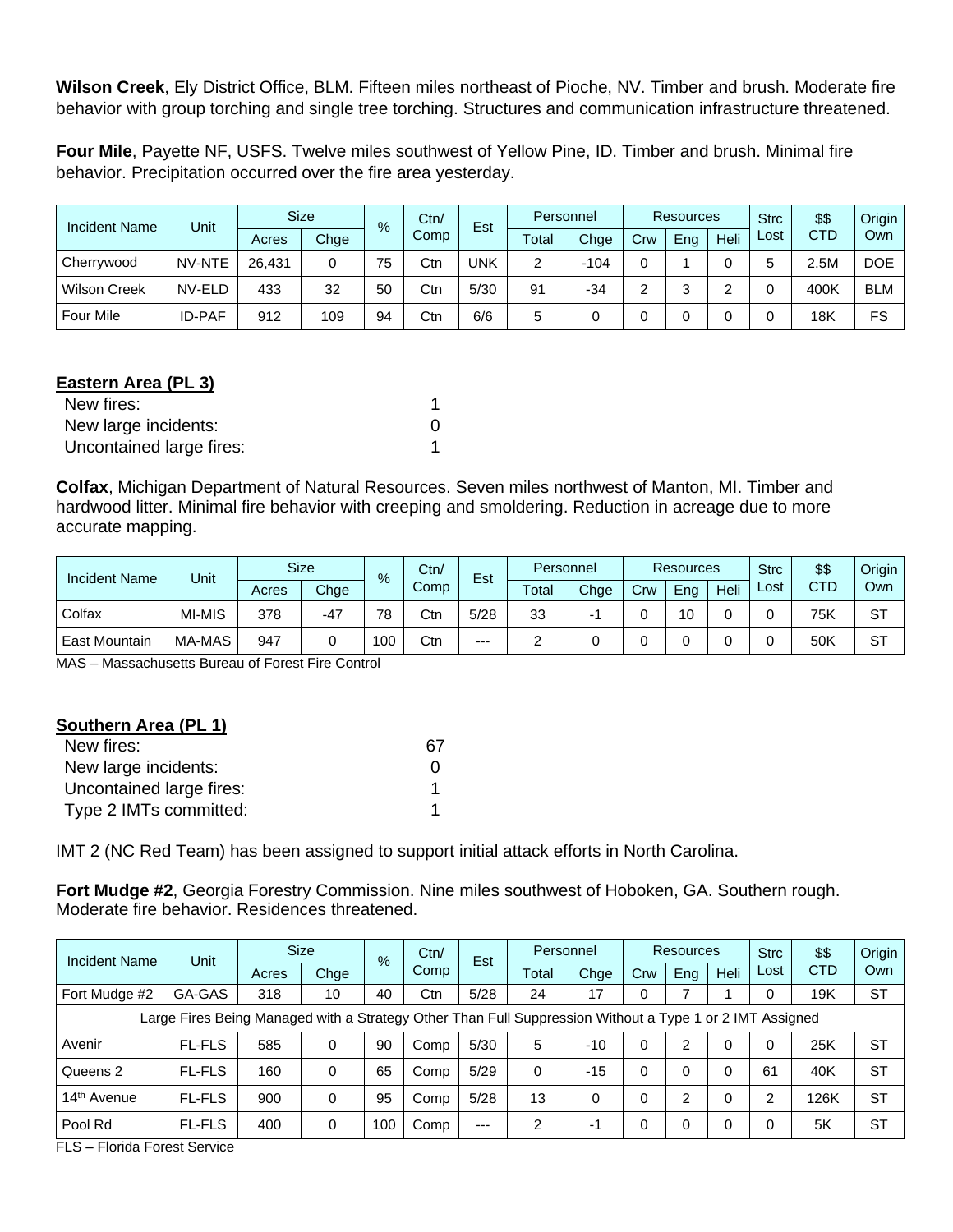| Alaska Area (PL 1)       |   |
|--------------------------|---|
| New fires:               | 2 |
| New large incidents:     |   |
| Uncontained large fires: | 2 |

**\* Kiktak Island**, Southwest Area, Alaska DOF. One mile south of Akiachak, AK. Hardwood litter, brush and grass. Minimal fire behavior.

**Pilot Point**, Southwest Area, Alaska DOF. Three miles northeast of Pilot Point, AK. Grass and brush. Minimal fire behavior with creeping and smoldering.

| <b>Incident Name</b> | Unit   | <b>Size</b><br>$\frac{9}{6}$ |       | Ctn/ | Est  |      | Personnel |       | <b>Resources</b> |     |      | \$\$ | Origin |           |
|----------------------|--------|------------------------------|-------|------|------|------|-----------|-------|------------------|-----|------|------|--------|-----------|
|                      |        | Acres                        | Chge  |      | Comp |      | Total     | Chge  | Crw              | Eng | Heli | ∟ost | CTD    | Own       |
| * Kiktat Island      | AK-SWS | 180                          | $---$ | 50   | Ctr  | 5/29 | 21        | $---$ |                  |     |      | 10   | 187K   | ST        |
| <b>Pilot Point</b>   | AK-SWS | 3.750                        |       | 85   | Ctr  | 5/30 | 26        |       |                  |     |      |      | 200K   | <b>ST</b> |

## **Southern California Area (PL 2)**

| New fires:               | 30 |
|--------------------------|----|
| New large incidents:     |    |
| Uncontained large fires: |    |

**\* Mile**, Tuolumne-Calaveras, Cal Fire. One mile southeast of Eugene, CA. Grass. Minimal fire behavior.

| <b>Incident Name</b> | Unit   |       | <b>Size</b> | $\%$ | Ctn/<br>Comp | Est   | Personnel |       | <b>Resources</b> |     | <b>Strc</b> | \$\$ | Origin     |             |
|----------------------|--------|-------|-------------|------|--------------|-------|-----------|-------|------------------|-----|-------------|------|------------|-------------|
|                      |        | Acres | Chge        |      |              |       | Total     | Chge  | Crw              | Eng | Heli        | Lost | <b>CTD</b> | Own         |
| * Mile               | CA-TCU | 508   | $--$        | 50   | Ctn          | 5/28  | 62        | $---$ |                  |     |             |      | 50K        | ST          |
| Palisades            | CA-LFD | .202  |             | 100  | Ctn          | $---$ |           | -72   |                  |     |             |      | 9.5M       | <b>CNTY</b> |

LFD – Los Angeles Fire Department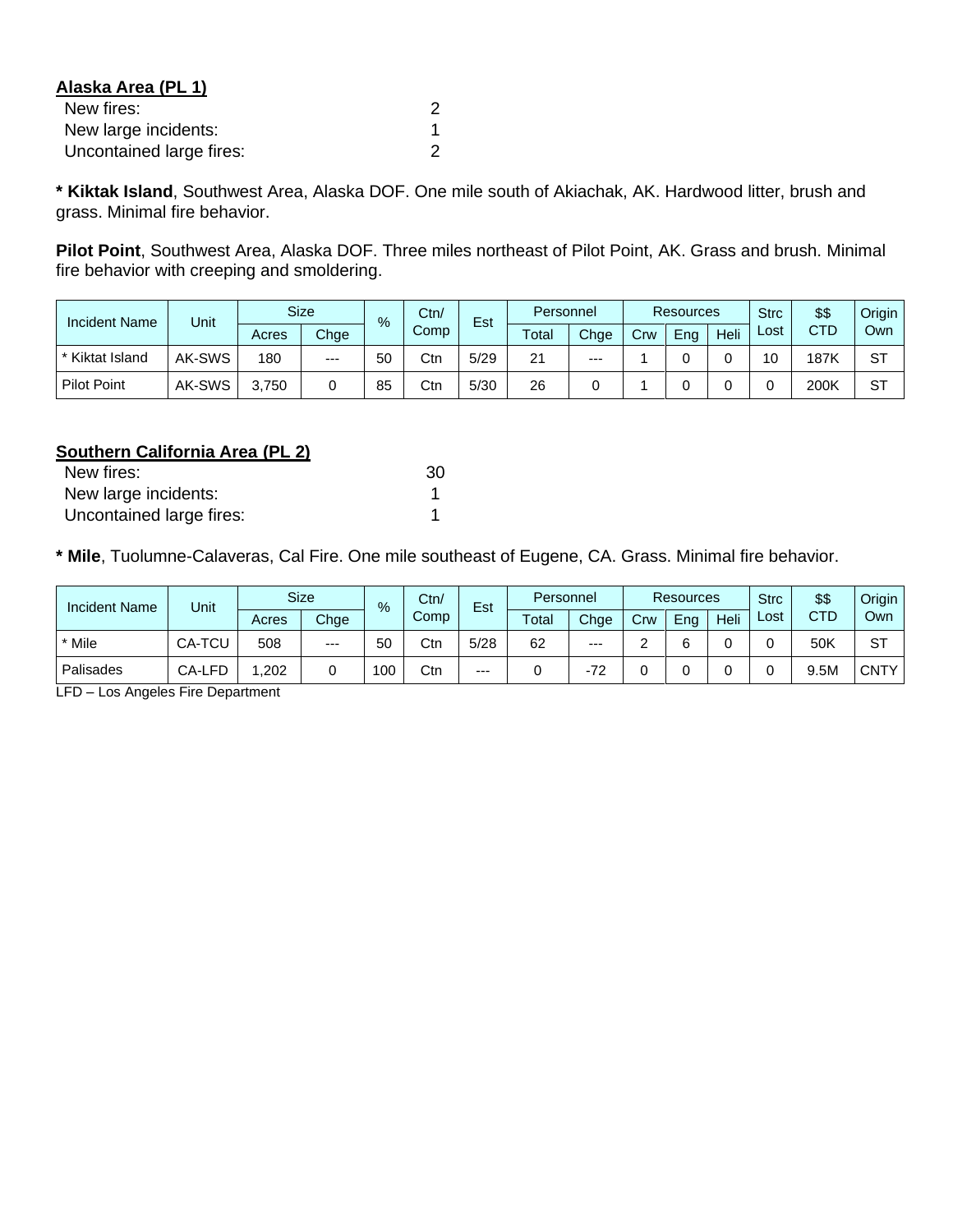| Area                     |              | <b>BIA</b>     | <b>BLM</b>     | <b>FWS</b>       | <b>NPS</b>     | ST/OT          | <b>USFS</b>  | <b>TOTAL</b> |
|--------------------------|--------------|----------------|----------------|------------------|----------------|----------------|--------------|--------------|
|                          | <b>FIRES</b> | $\mathbf 0$    | $\mathbf{1}$   | $\mathbf 0$      | $\mathbf 0$    | $\mathbf{1}$   | $\mathbf 0$  | $\mathbf{2}$ |
| Alaska Area              | <b>ACRES</b> | $\pmb{0}$      | 100            | $\pmb{0}$        | $\pmb{0}$      | 3,173          | $\pmb{0}$    | 3,273        |
|                          | <b>FIRES</b> | $\mathbf{1}$   | $\mathbf 0$    | $\mathbf 0$      | $\mathbf 0$    | $\mathbf{1}$   | $\mathbf 0$  | $\mathbf{2}$ |
| Northwest Area           | <b>ACRES</b> | $\mathbf 0$    | $\pmb{0}$      | $\pmb{0}$        | $\pmb{0}$      | $\mathbf{1}$   | $\mathbf 0$  | 1            |
| Northern California Area | <b>FIRES</b> | $\pmb{0}$      | $\mathbf 0$    | $\mathbf 0$      | $\mathbf 0$    | 13             | $\mathbf 0$  | 13           |
|                          | <b>ACRES</b> | $\pmb{0}$      | $\pmb{0}$      | $\pmb{0}$        | $\pmb{0}$      | 52             | $\pmb{0}$    | 52           |
| Southern California Area | <b>FIRES</b> | $\pmb{0}$      | $\mathbf 0$    | $\mathbf 0$      | $\mathbf 0$    | 29             | $\mathbf{1}$ | 30           |
|                          | <b>ACRES</b> | $\pmb{0}$      | $\mathbf 0$    | $\mathbf 0$      | $\mathbf{0}$   | 29             | $\mathbf 0$  | 29           |
| Northern Rockies Area    | <b>FIRES</b> | $\mathbf 0$    | $\Omega$       | $\mathbf 0$      | $\Omega$       | $\mathbf{1}$   | $\Omega$     | $\mathbf{1}$ |
|                          | <b>ACRES</b> | $\pmb{0}$      | $\pmb{0}$      | $\boldsymbol{0}$ | $\pmb{0}$      | $\pmb{0}$      | $\pmb{0}$    | $\pmb{0}$    |
| <b>Great Basin Area</b>  | <b>FIRES</b> | $\pmb{0}$      | $\mathfrak{S}$ | $\mathbf 0$      | $\mathbf 0$    | 3              | 5            | 11           |
|                          | <b>ACRES</b> | $\pmb{0}$      | 45             | $\pmb{0}$        | $\overline{0}$ | $\pmb{0}$      | 109          | 154          |
| Southwest Area           | <b>FIRES</b> | 8              | $\mathbf{1}$   | $\mathbf 0$      | $\mathbf 0$    | $\overline{2}$ | $\mathbf 0$  | 11           |
|                          | <b>ACRES</b> | $\overline{a}$ | 10             | $\mathbf{0}$     | $\mathbf{0}$   | $\mathbf{1}$   | 4,798        | 4,810        |
| Rocky Mountain Area      | <b>FIRES</b> | $\mathbf{1}$   | $\mathbf{1}$   | $\pmb{0}$        | $\mathbf 0$    | $\mathbf{1}$   | $\pmb{0}$    | $\mathbf{3}$ |
|                          | <b>ACRES</b> | $\mathbf{1}$   | $\pmb{0}$      | $\pmb{0}$        | $\pmb{0}$      | $\pmb{0}$      | $\pmb{0}$    | 1            |
|                          | <b>FIRES</b> | $\mathbf 0$    | $\mathbf 0$    | $\mathbf 0$      | $\mathbf 0$    | $\mathbf{1}$   | $\mathbf 0$  | $\mathbf{1}$ |
| Eastern Area             | <b>ACRES</b> | $\pmb{0}$      | $\mathbf 0$    | $\boldsymbol{0}$ | $\mathbf 0$    | $\mathbf{0}$   | $\pmb{0}$    | $\pmb{0}$    |
|                          | <b>FIRES</b> | $\mathbf 0$    | $\mathbf 0$    | $\mathbf 0$      | $\Omega$       | 67             | $\mathbf 0$  | 67           |
| Southern Area            | <b>ACRES</b> | $\mathbf 0$    | $\mathbf 0$    | $\mathbf 0$      | $\overline{0}$ | 51             | $\mathbf 0$  | 51           |
| <b>TOTAL FIRES:</b>      |              | 10             | $\bf 6$        | $\pmb{0}$        | $\mathbf 0$    | 119            | $\bf 6$      | 141          |
| <b>TOTAL ACRES:</b>      |              | $\mathbf 2$    | 155            | 0                | 0              | 3,307          | 4,907        | 8,372        |

# **Fires and Acres Yesterday (by Protection):**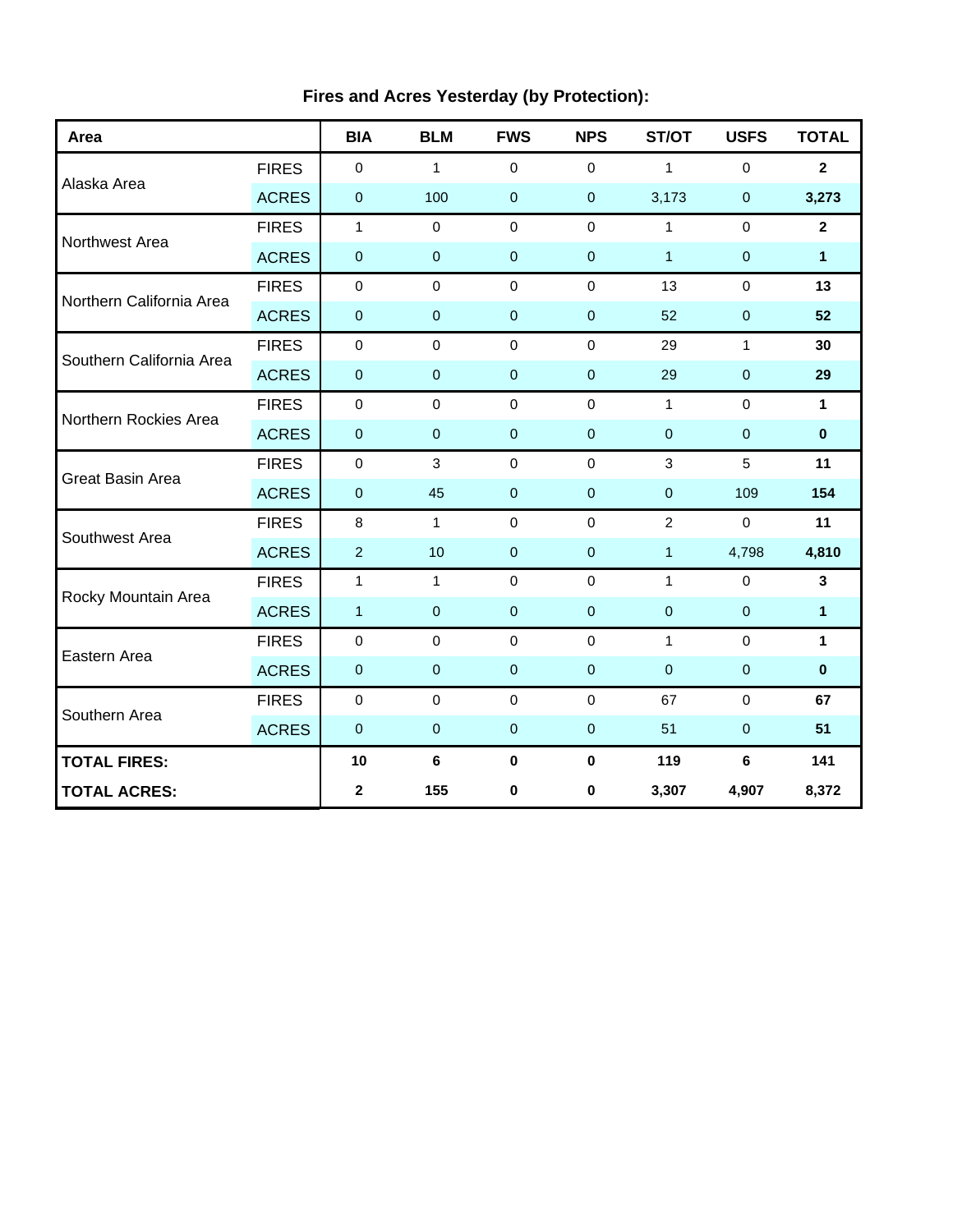| Area                     |              | <b>BIA</b>     | <b>BLM</b>     | <b>FWS</b>     | <b>NPS</b>      | ST/OT   | <b>USFS</b> | <b>TOTAL</b> |
|--------------------------|--------------|----------------|----------------|----------------|-----------------|---------|-------------|--------------|
|                          | <b>FIRES</b> | 0              | 13             | $\mathbf 0$    | $\mathbf 0$     | 92      | 6           | 111          |
| Alaska Area              | <b>ACRES</b> | 0              | 101            | $\pmb{0}$      | $\pmb{0}$       | 3,985   | 3           | 4,089        |
| Northwest Area           | <b>FIRES</b> | 46             | 55             | 11             | $\mathbf 0$     | 507     | 52          | 671          |
|                          | <b>ACRES</b> | 201            | 200            | 14             | $\mathbf 0$     | 3,380   | 1,485       | 5,282        |
| Northern California Area | <b>FIRES</b> | $\overline{c}$ | $\overline{7}$ | $\mathbf 0$    | 4               | 1,071   | 134         | 1,218        |
|                          | <b>ACRES</b> | $\overline{2}$ | $\pmb{0}$      | $\mathbf 0$    | $\pmb{0}$       | 3,041   | 248         | 3,292        |
|                          | <b>FIRES</b> | $\overline{7}$ | 48             | $\mathbf{1}$   | $\overline{4}$  | 1,418   | 157         | 1,635        |
| Southern California Area | <b>ACRES</b> | 26             | 2,967          | $\mathbf{1}$   | $\overline{7}$  | 9,099   | 1,432       | 13,532       |
| Northern Rockies Area    | <b>FIRES</b> | 631            | 8              | $\overline{2}$ | $\mathbf{1}$    | 403     | 107         | 1,152        |
|                          | <b>ACRES</b> | 32,039         | 79             | 35             | 20              | 16,982  | 20,012      | 69,167       |
| Great Basin Area         | <b>FIRES</b> | 13             | 144            | $\mathbf{1}$   | $5\phantom{.0}$ | 240     | 46          | 449          |
|                          | <b>ACRES</b> | 2,301          | 8,738          | $\pmb{0}$      | $\overline{4}$  | 32,386  | 1,137       | 44,567       |
| Southwest Area           | <b>FIRES</b> | 292            | 70             | 6              | 9               | 211     | 272         | 860          |
|                          | <b>ACRES</b> | 13,133         | 7,970          | 85             | 2,778           | 10,034  | 49,521      | 83,522       |
| Rocky Mountain Area      | <b>FIRES</b> | 65             | 28             | $\overline{4}$ | $\overline{4}$  | 147     | 46          | 294          |
|                          | <b>ACRES</b> | 2,142          | 38             | 1,256          | 307             | 70,553  | 2,840       | 77,137       |
|                          | <b>FIRES</b> | 355            | $\mathbf 0$    | 20             | 10              | 5,583   | 310         | 6,278        |
| Eastern Area             | <b>ACRES</b> | 12,324         | $\pmb{0}$      | 13,273         | 536             | 25,384  | 15,502      | 67,019       |
|                          | <b>FIRES</b> | 370            | $\mathsf 0$    | 46             | 27              | 10,900  | 338         | 11,681       |
| Southern Area            | <b>ACRES</b> | 28,682         | $\pmb{0}$      | 10,338         | 6,299           | 213,220 | 25,666      | 284,206      |
| <b>TOTAL FIRES:</b>      |              | 1,781          | 373            | 91             | 64              | 20,572  | 1,468       | 24,349       |
| <b>TOTAL ACRES:</b>      |              | 90,852         | 20,094         | 25,003         | 9,951           | 388,067 | 117,849     | 651,817      |

| Ten Year Average Fires (2011 – 2020 as of today) | 21,002    |
|--------------------------------------------------|-----------|
| Ten Year Average Acres (2011 – 2020 as of today) | 1,102,590 |

**\*\*\*Changes in some agency YTD acres reflect more accurate mapping or reporting adjustments.** \*\*\*Additional wildfire information is available through the Geographic Areas at **<https://gacc.nifc.gov/>**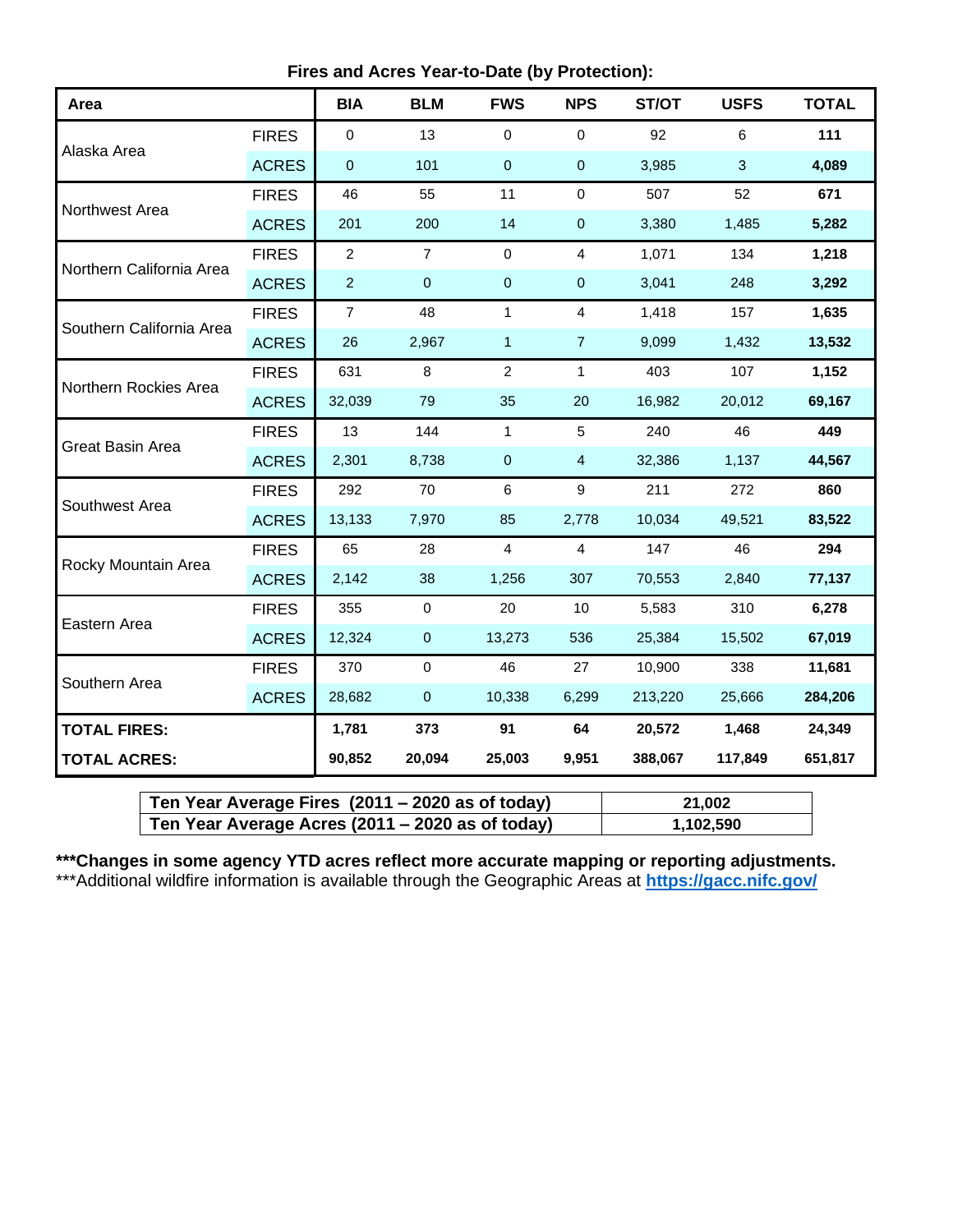# **Canadian Fires and Hectares**

| <b>PROVINCES</b>        | <b>FIRES</b><br>YESTERDAY | <b>HECTARES</b><br>YESTERDAY | <b>FIRES</b><br>YEAR-TO-DATE | <b>HECTARES</b><br>YEAR-TO-<br><b>DATE</b> |
|-------------------------|---------------------------|------------------------------|------------------------------|--------------------------------------------|
| <b>BRITISH COLUMBIA</b> | 0                         | 0                            | 0                            | 0                                          |
| <b>YUKON TERRITORY</b>  | 0                         | 0                            | 3                            | 0                                          |
| <b>ALBERTA</b>          | 29                        | 0                            | 439                          | 13,088                                     |
| NORTHWEST TERRITORY     | 1                         | 0                            | 1                            | $\Omega$                                   |
| <b>SASKATCHEWAN</b>     | $\overline{2}$            | $\overline{2}$               | 128                          | 8,940                                      |
| <b>MANITOBA</b>         | 0                         | 0                            | 78                           | 271,238                                    |
| <b>ONTARIO</b>          | 0                         | 0                            | 125                          | 18,679                                     |
| <b>QUEBEC</b>           | 6                         |                              | 235                          | 150                                        |
| <b>NEWFOUNDLAND</b>     | 0                         | 0                            | 23                           | 182                                        |
| <b>NEW BRUNSWICK</b>    | 5                         | $\Omega$                     | 108                          | 181                                        |
| <b>NOVA SCOTIA</b>      | 4                         | 3                            | 80                           | 170                                        |
| PRINCE EDWARD ISLAND    | 0                         | 0                            | 1                            | 0                                          |
| <b>NATIONAL PARKS</b>   | 0                         | 0                            | 5                            | 30                                         |
| <b>TOTALS</b>           | 47                        | 6                            | 1,226                        | 312,657                                    |

\*1 Hectare = 2.47 Acres

**Predictive Services Discussion:** An upper-level trough will move over western Canada, the Pacific Northwest, and the Northern Rockies today while an upper low moves from the Midwest through the Great Lakes. Precipitation will fall across portions of western and northern Washington and the Northern Rockies, including snow at higher elevations. Gusty winds are likely across the northern high Plains and along and ahead of a cold front in Wyoming through the central Great Basin, but relative humidity should remain at non-critical values. As a cold front drops south across the southern Plains and east into the Mid-Atlantic, severe weather is possible ahead of it, including across eastern New Mexico and west Texas, with precipitation spreading north of a surface low from the Great Lakes to the Mid-Atlantic and Northeast. Dry and breezy conditions are likely ahead of the cold front in portions of Georgia, South Carolina, and Florida.

<http://www.predictiveservices.nifc.gov/outlooks/outlooks.htm>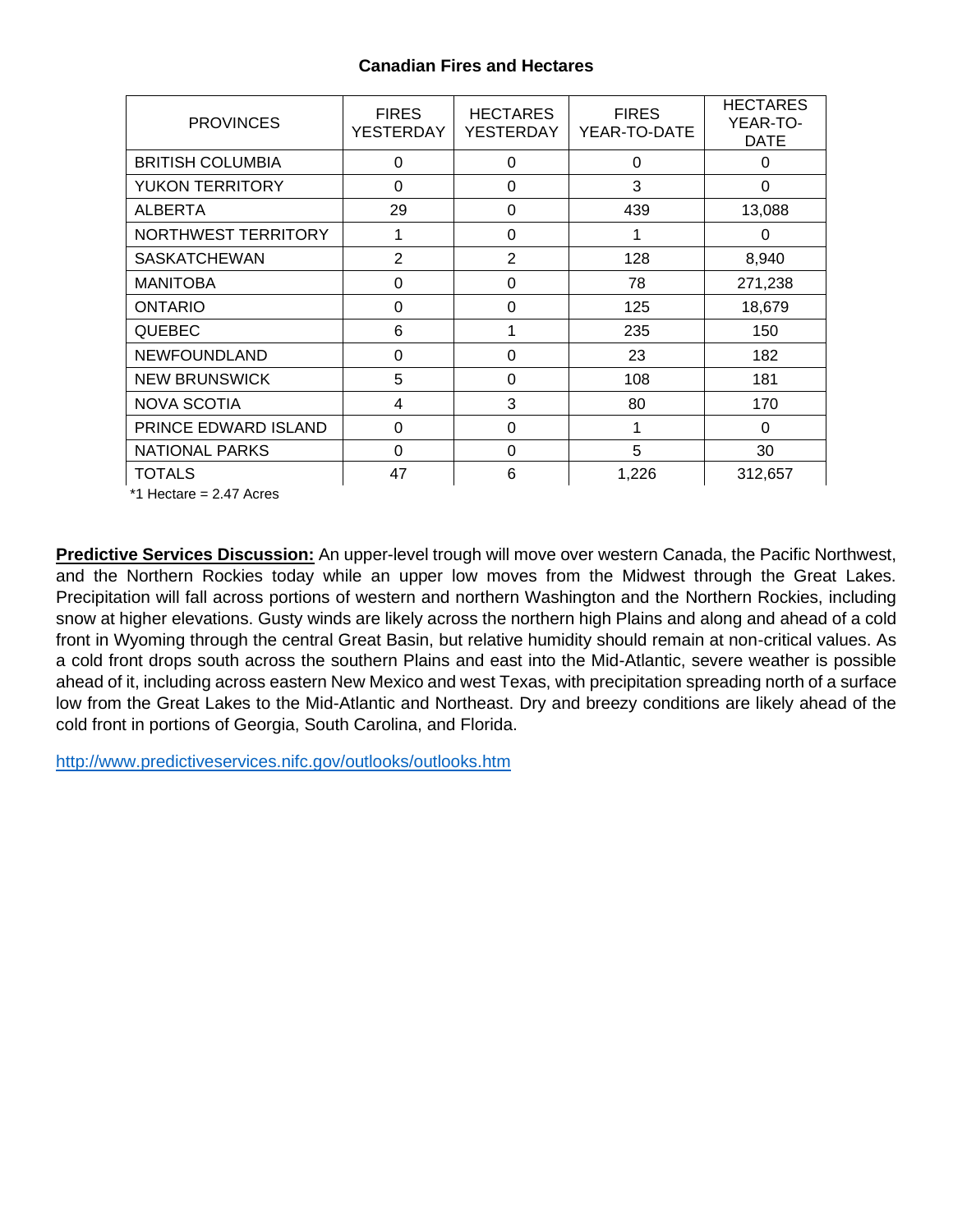

*Firefighter Health & First Aid*

In general, bee[s sting to protect their hiv](http://www.wildfirelessons.net/6minutesforsafety)e and seldom sting when they are foraging unless they feel threatened (like being swatted at or stepped on). On the other hand, many bees or wasps foraging in one area may indicate a colony is nearby. If you intend to work or camp in the area, scout for bee or wasp nests first. Colonies vary in behavior over time, especially with changes in season, becoming more aggressive and easily agitated in the late summer and fall. You may pass the same colony for weeks and then one day provoke them unexpectedly.

# **Look out for colonies:**

Bees and wasps nest in a wide variety of locations, such as in pipes or holes, behind shutters, under shingles, within cracks and crevices in trees and rocks, and hanging from branches. Be alert for groups of flying bees entering or leaving an opening and listen for buzzing sounds. Be especially alert when climbing, digging fireline, and moving logs. Do not put your hands where you can't see them.

Be particularly careful when using any heavy equipment that produces sound vibrations, such as chainsaws, weedeaters, and pumps. **Keep escape routes in mind.** 

**If you disturb a nest and are being attacked, run away. Use your shroud or shirt to protect your head neck and face. Swatting and waving your arms aggravates bees/wasps more!**



# **About Africanized and European honeybees:**

Honeybees are brown, hairy insects, about 5/8-inch long, with black encircling their abdomen, giving them a subtle striped appearance. All honeybees look alike. Only an expert can tell them apart. The sting from a single Africanized honeybee is no more harmful than one from the common garden or European honeybee. Africanized honeybees are known as killer bees because they defend their nests more aggressively, with less provocation, and in larger numbers than other honeybees, so there is a greater chance of receiving many stings.

Africanized honeybees are found in the southwest and are spreading across the southern United Statese. You are more likely to be struck by lightning than be killed by Africanized bees.

# **Considerations with all bees and wasps:**

- 1) If a bee gets in the vehicle while you are driving, stay calm, pull over, and stop to let the bee out.
- 2) Keep trash away from your camp and keep it covered.
- 3) Look at what you are drinking and eating before you eat or drink. Bees and wasps are attracted to accessible food and water.